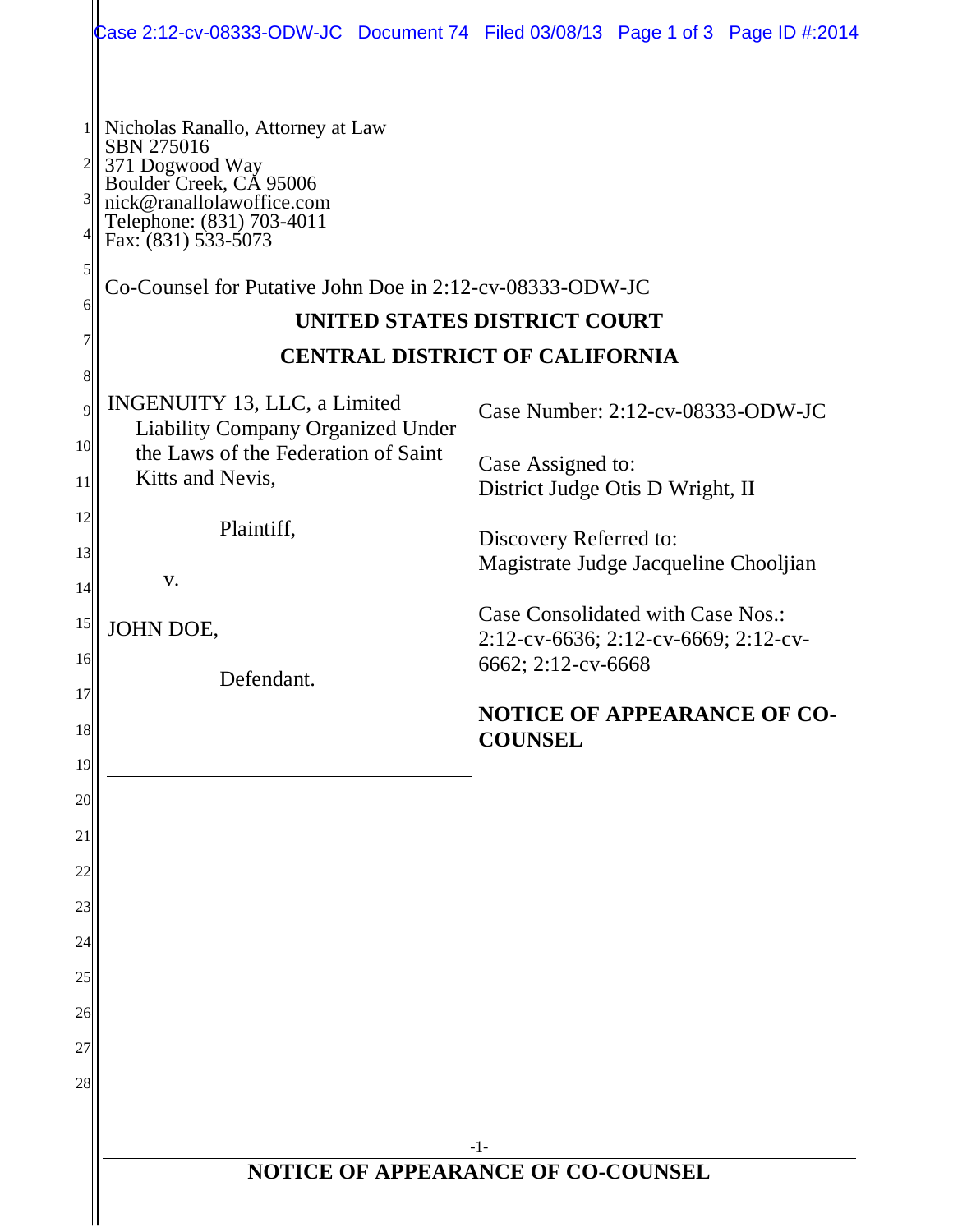## **TO THE HONORABLE COURT, ALL PARTIES, AND THEIR COUNSEL**

 **PLEASE TAKE NOTICE** that Nicholas Ranallo, Attorney at Law, 371 Dogwood Way, Boulder Creek, CA 95006, hereby enters his appearance as cocounsel, along with Morgan E. Pietz, in the above-captioned matter on behalf of the Putative John Doe.

Respectfully submitted, DATED: March 8, 2013

*/s/ Nicholas Ranallo*

Nicholas Ranallo, Attorney at Law Co-Counsel for Putative John Doe